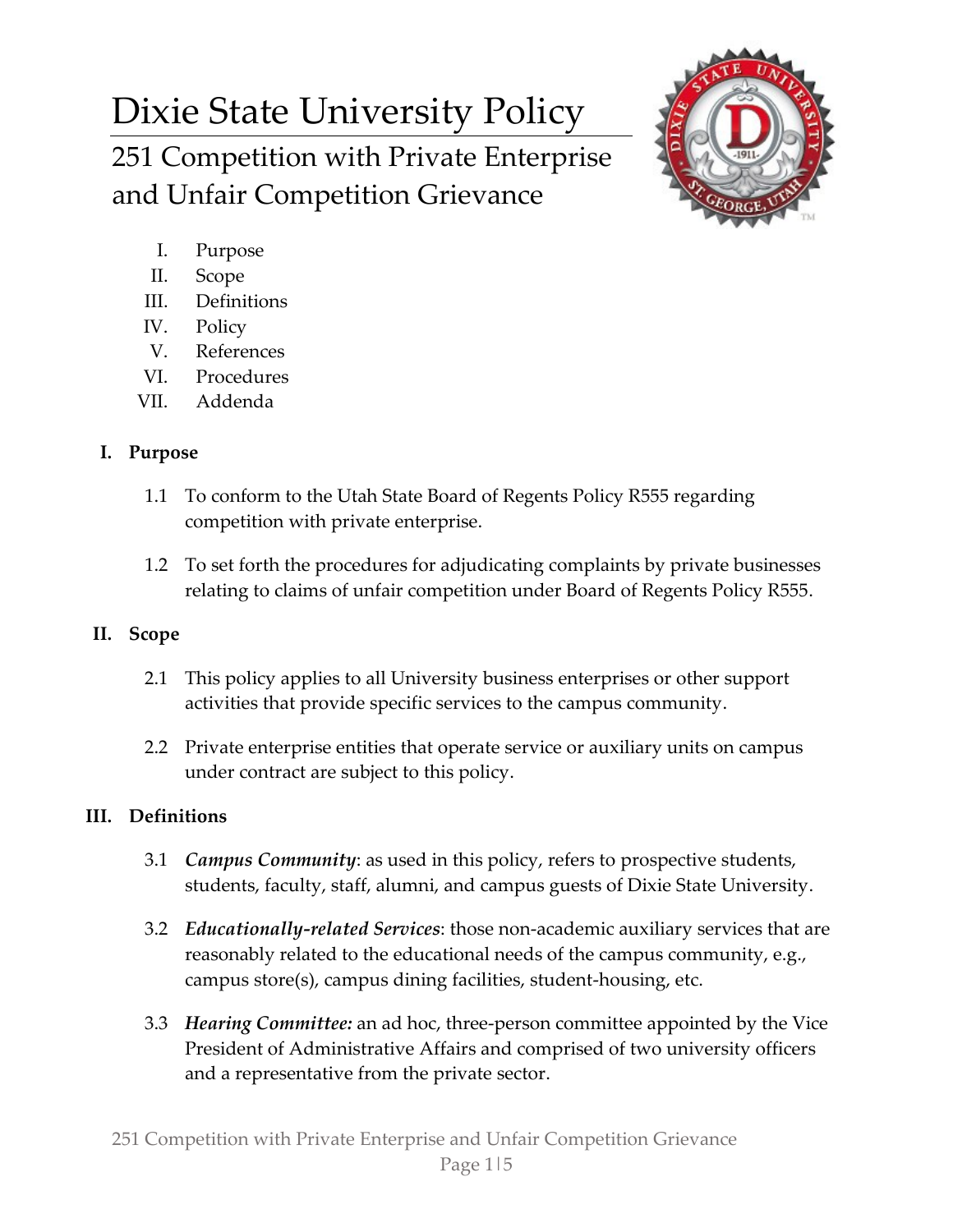- 3.4 *Institutional Services*: University facilities, goods, and services.
- 3.5 *Non-academic Self-support Services:* services and/or programs that are complementary to an institution's teaching, research, and public service functions and are funded through the program's own activities or by charging a fee directly related to the costs of providing the goods or services.

#### **IV. Policy**

- 4.1 Dixie State University shall provide educationally related services to the campus community so long as such services are provided in accordance with the requirements of Board of Regents Rule R555.
- 4.2 The university will advertise institutional services to the campus community or share information with the general public via webpage, the internet, social media, and email.
- 4.3 Services to persons other than members of the campus community shall not be provided unless:
	- 4.3.1 The service offers a substantial educational or research experience for registered students and faculty;
	- 4.3.2 The service fulfills the institution's public service mission;
	- 4.3.3 The service is incidental to the ordinary and authorized function of a campus community, i.e., occasional sales by bookstore, food service, etc., to campus visitors;
	- 4.3.4 The service consists of recreational, cultural, and athletic events; health services and medical treatment; public service radio and TV broadcasting; events of functions which have as their principal purposes the improvement of relations between the institutions and the general public; and sales of contributed services, if related to fund raising activities;
	- 4.3.5 The equivalent service is not available in the local area; or
	- 4.3.6 The service has been specifically authorized by the State Board of Regents.
- 4.4 Grievance Review Procedures: In the event that the provision of a good or service by Dixie State University is perceived to be in competition with a privately-owned business, that business shall be provided the opportunity for
- 251 Competition with Private Enterprise and Unfair Competition Grievance Page 2|5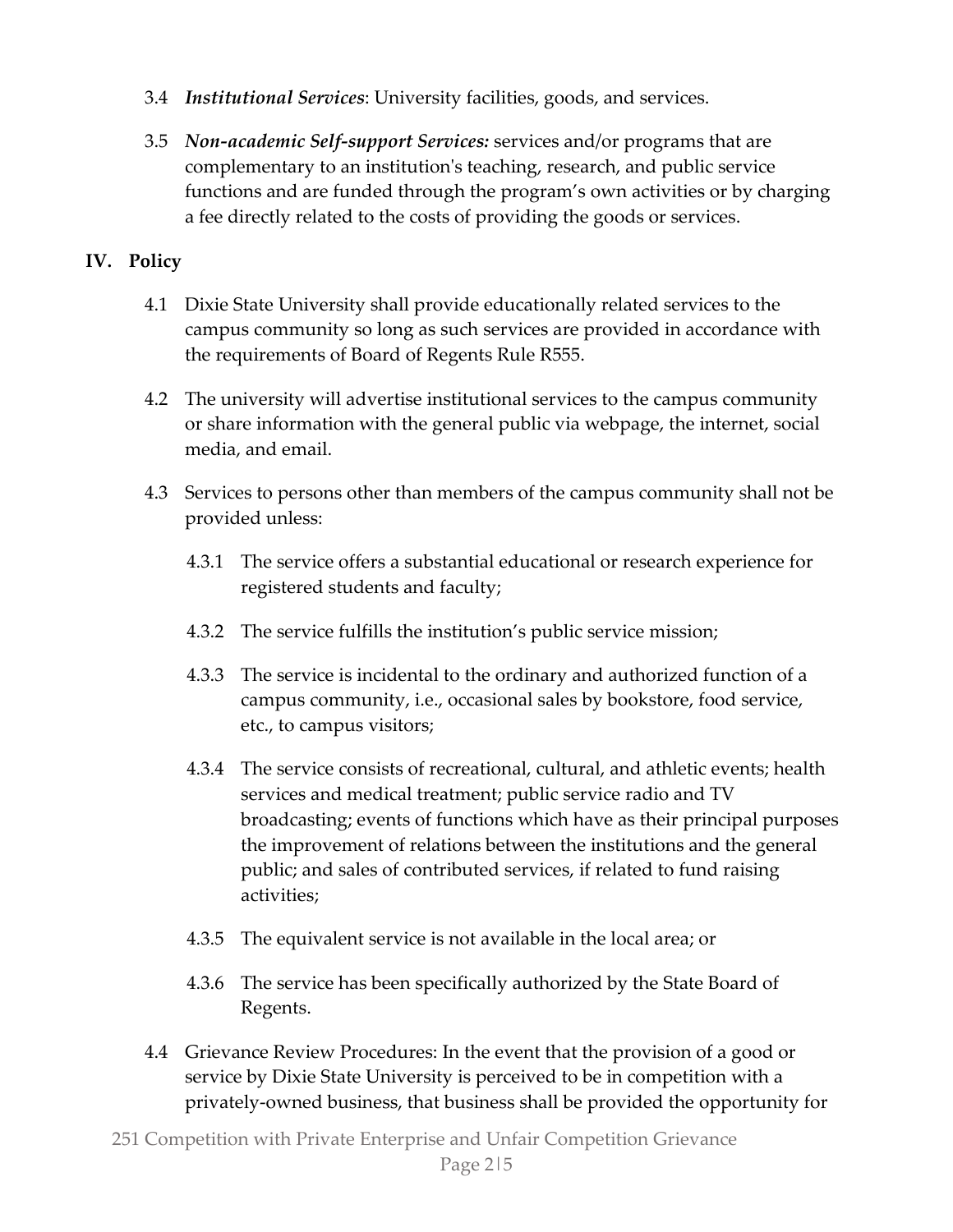a hearing of such a complaint (See Section IV Procedures).

#### **V. References**

- 5.1 DSU Policy 250: Auxiliary Services Operation
- 5.2 State Board of Regents Policy R550, Auxiliary Enterprises Operation and Accountability
- 5.3 State Board of Regents Policy R555, Providing Facilities, Goods, and Services in Competition with Private Enterprise

#### **VI. Procedures**

- 6.1 Complaints of unfair competition should be submitted in writing to the University's Vice President of Administrative Affairs (VP) who is the first point of contact when requesting a hearing. The complaint should identify the Institutional Service in question and provide the basis for believing that the service has unfairly competed with private businesses.
- 6.2 Within twenty (20) business days of receiving the complaint, the VP shall determine if the complaint articulates a violation that is covered by Regents Policy R555. If so, the VP shall refer the complaint to the Hearing Committee and notify the Department Director in charge of the Institutional Service in question. If not, the complaint will be dismissed and the complainant will be informed in writing that the complaint fails to articulate a violation of Policy R555.
- 6.3 Within five (5) business days of receipt of notice of the complaint, the Department Director in charge of the Institutional Service in question will submit to the Hearing Committee a response to the complaint.
- 6.4 Hearings shall occur within a reasonable time after referral of the complaint to the Hearing Committee. Written notice of the date and time of the Hearing will be provided to the parties at least seven (7) business days before the hearing.
- 6.5 The Complainant and the Respondent (or designee) may attend the hearing and present their positions to the Hearing Committee. Each party may be accompanied by an advisor (including legal counsel) who will be permitted to attend, but not directly participate, in the proceedings. Any party intending to bring legal counsel as their advisor shall notify the Hearing Committee and the opposing party of this decision at least three (3) business days before the hearing.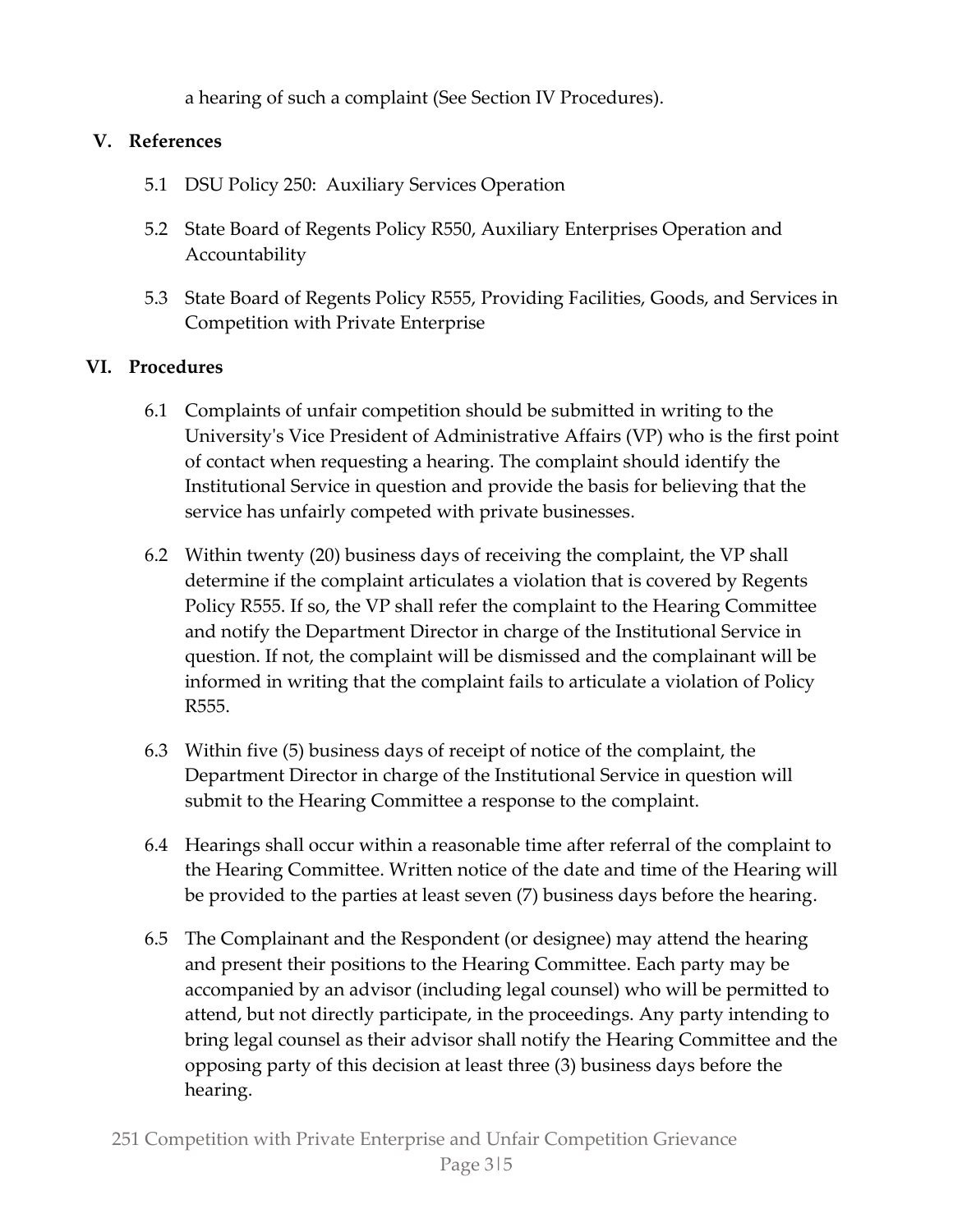- 6.6 The Hearing Committee shall determine the length of the hearing and the procedures to be followed in the hearing.
- 6.7 Any documentation that the parties would like the Hearing Committee to consider should be presented to the Committee and to the opposing party at least three (3) business days before the hearing.
- 6.8 As a general rule, the Hearing Committee will not hear evidence from party witnesses. If parties wish the Committee to consider witness testimony, the names of the proposed witnesses and a brief description of their testimony will be submitted to the Committee and to the opposing party at least three (3) business days before the hearing. The Committee shall have the discretion to grant or deny the request to submit witness testimony.
- 6.9 The Hearing Committee is not bound by strict rules of legal evidence or procedure and may consider any evidence it deems relevant.
- 6.10 University legal counsel may serve as a resource to the Hearing Committee deliberations and voting shall occur in closed session after the presentations of the parties.
- 6.11 Hearings shall be closed to the public. Hearing Committee deliberations and voting shall occur in closed session after the presentation of the parties.
- 6.12 The Hearing Committee shall determine by majority vote, and by a preponderance of evidence, whether the Institutional Service offered by the University violates Policy R555.
- 6.13 Within five (5) business days of the hearing, the Committee shall provide a written report of its decision to the VP and the parties.
- 6.14 Either party may submit a written appeal of the Committee decision (and/or the VP's decision to not refer a matter to a Hearing Committee) to the University's Board of Trustees. The appeal shall be submitted to the Board and to the opposing party within five (5) business days of receipt of the Committee (or VP) decision.
- 6.15 The other party to the appeal may submit a response to the Board within three (3) business days of receipt of the appeal.
- 6.16 The appeal will be considered by the Board in its next regular meeting, so long as the time for adding new matters to the Board agenda has not passed. Otherwise, the appeal will be added to the next regularly scheduled Board